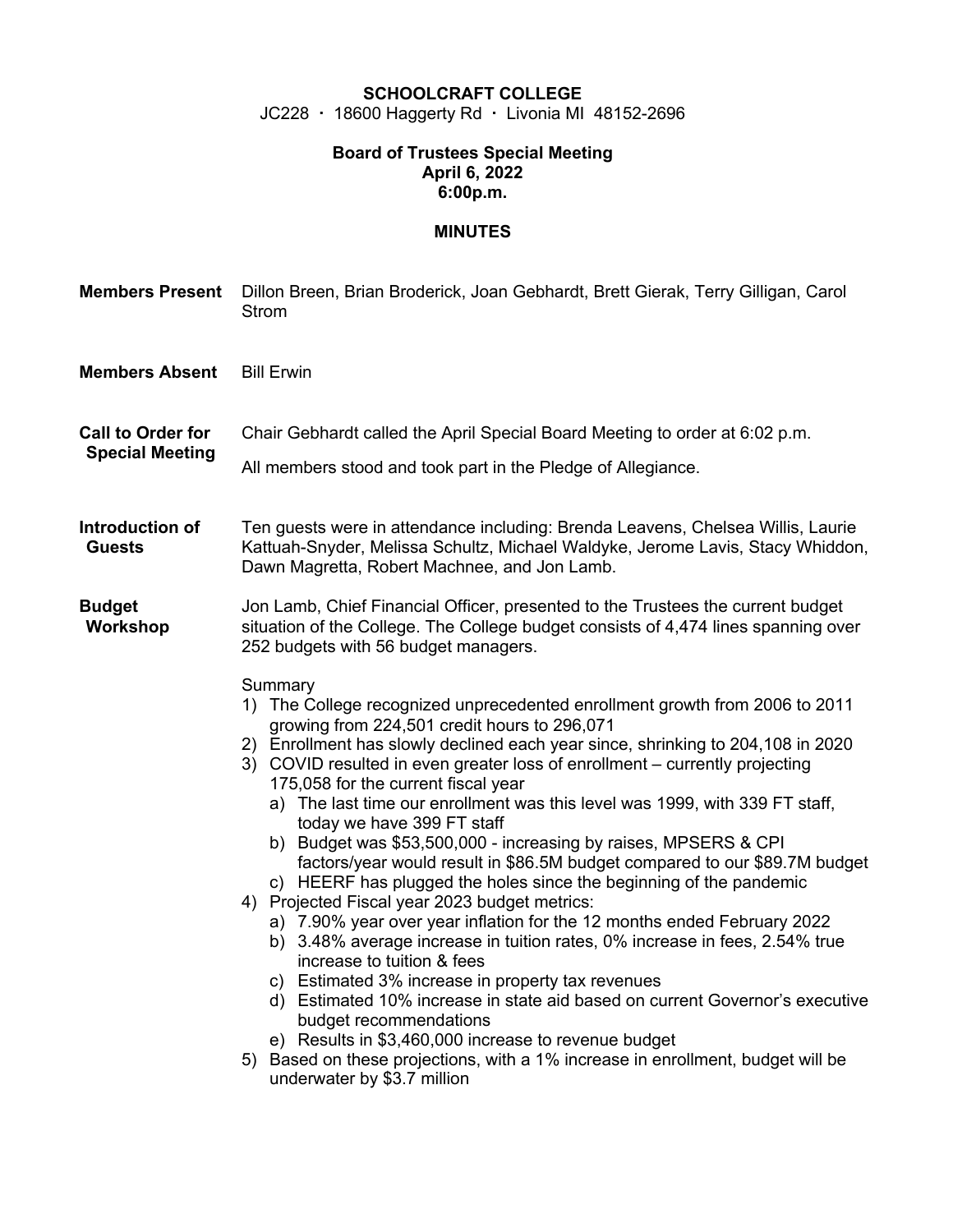- a) One-time state funding to support infrastructure, technology, equipment, or maintenance needs based on FYES, estimated at \$3.3 million
- b) One-time state funding at 5% of state operations aid, estimated at \$714,000
- c) Development component unit net cash flows projected at \$2.6 million in 2023
- 6) Assuming no one-time funding vehicles received, we would need a 13% increase in enrollment with tuition & fee increases, or approximately 200,000 credit hours



| <b>PROPOSED TUITION &amp; FEES</b>                       |                                                                                                   |             |                                          |            |                                                                                  |            |                     |                       |   |                     |              |                                  |              |            |                 |            |                     |            |              |                 |   |            |
|----------------------------------------------------------|---------------------------------------------------------------------------------------------------|-------------|------------------------------------------|------------|----------------------------------------------------------------------------------|------------|---------------------|-----------------------|---|---------------------|--------------|----------------------------------|--------------|------------|-----------------|------------|---------------------|------------|--------------|-----------------|---|------------|
| <b>SCHOOLCRAFT COLLEGE</b>                               |                                                                                                   |             |                                          |            |                                                                                  |            |                     |                       |   |                     |              |                                  |              |            |                 |            |                     |            |              |                 |   |            |
| PROPOSED TUITION AND FEE INCREASES - GENERAL FUND BUDGET |                                                                                                   |             |                                          |            |                                                                                  |            |                     |                       |   |                     |              |                                  |              |            |                 |            |                     |            |              |                 |   |            |
| FISCAL YEARS 2021-22 & 2022-23                           |                                                                                                   |             |                                          |            |                                                                                  |            |                     |                       |   |                     |              |                                  |              |            |                 |            |                     |            |              |                 |   |            |
|                                                          | FY 2013-14                                                                                        |             | FY 2014-15                               | FY 2015-16 |                                                                                  | FY 2016-17 |                     | FY 2017-18            |   |                     |              | FY 2018-19                       |              | FY 2019-20 |                 | FY 2020-21 |                     | FY 2021-22 |              |                 |   | FY 2022-23 |
| <b>TUITION RATES</b>                                     | 90<br><b>S</b>                                                                                    | $3.33\%$ \$ |                                          | 93 3.23% S |                                                                                  | 96 6.25% S |                     |                       |   |                     | 108 6.48% \$ |                                  | 115 2.61% \$ |            | 118.00 4.24% \$ |            | 123 2.44% \$        |            |              |                 |   |            |
| Resident<br>Non-Resident                                 | 131                                                                                               | 3.05%       | 135                                      | 2.96%      | 139                                                                              | 6.47%      | 148                 | 102 5.88% \$<br>6.08% |   |                     | 157 5.73%    | 166                              | $3.01\%$ \$  | 171.00     | 3.51%           | 177        | $2.82%$ \$          |            | 182.00 3.30% | 126.00 3.97% \$ |   | 131<br>188 |
| Out-Of-State                                             | 195                                                                                               | 2.05%       | 199                                      | 3.02%      | 205                                                                              | 6.34%      | 218                 | 5.96%                 |   | 231                 | 6.06%        | 245                              | 2.86% S      | 252.00     | 3.17%           | 260        | $0.77%$ S           |            | 262.00       | 1.15%           |   | 265        |
| International                                            | 195                                                                                               | 2.05%       | 199                                      | 3.02%      | 205                                                                              | 6.34%      | 218                 | 5.96%                 |   |                     | 231 6.06%    | 245                              | 2.86% \$     | 252,00     | 3.17%           |            | 260 0.77% \$ 262.00 |            |              | 1.15%           |   | 265        |
| Average Increase                                         |                                                                                                   | 2.62%       |                                          | 3.05%      |                                                                                  | 6.35%      |                     | 5.97%                 |   |                     | 6.08%        |                                  | 2.83%        |            | 3.52%           |            | 2.60%               |            |              | 3.48%           |   |            |
| <b>FEE RATES</b>                                         |                                                                                                   |             |                                          |            |                                                                                  |            |                     |                       |   |                     |              |                                  |              |            |                 |            |                     |            |              |                 |   |            |
| <b>Registration Fee</b>                                  | 40<br>s                                                                                           |             | 42<br><b>S</b>                           |            | Ś.<br>42                                                                         |            | s<br>43             |                       | s | 43                  |              | s<br>43                          |              | s.<br>43   |                 | s<br>43    |                     | s          | 43           |                 | s | 43         |
| Inst'l Equipment Fee<br>Service Fee                      | $\overline{7}$<br>5                                                                               |             | 8                                        |            | 8                                                                                |            | 9<br>$\overline{7}$ |                       |   | 9<br>$\overline{7}$ |              | 9                                |              | 10         |                 | 10         |                     |            | 10           |                 |   | 10         |
| Infrastructure Fee                                       |                                                                                                   |             | 6<br>6                                   |            | 6<br>6                                                                           |            | 7 <sup>7</sup>      |                       |   | $\overline{ }$      |              | $\overline{7}$<br>$\overline{7}$ |              | 8<br>8     |                 | 8<br>8     |                     |            | 8<br>8       |                 |   | 8<br>8     |
| ×                                                        |                                                                                                   |             |                                          |            |                                                                                  |            |                     |                       |   |                     |              |                                  |              |            |                 |            |                     |            |              |                 |   |            |
|                                                          | 73.16% % of Tuition & Fees realized from Tuition<br>26.84% % of Tuition & Fees realized from Fees |             |                                          |            |                                                                                  |            |                     |                       |   |                     |              |                                  |              |            |                 |            |                     |            |              |                 |   |            |
|                                                          |                                                                                                   |             | 3.48% % Roise in Tuition Rotes           |            |                                                                                  |            |                     |                       |   |                     |              |                                  |              |            |                 |            |                     |            |              |                 |   |            |
| 0.00% % Raise in Fee Rates                               |                                                                                                   |             |                                          |            |                                                                                  |            |                     |                       |   |                     |              |                                  |              |            |                 |            |                     |            |              |                 |   |            |
| 2.54% % Increase in Tuition Revenue Budgeted             |                                                                                                   |             |                                          |            |                                                                                  |            |                     |                       |   |                     |              |                                  |              |            |                 |            |                     |            |              |                 |   |            |
|                                                          |                                                                                                   |             | 0.00% % Increase In Fee Revenue Budgeted |            |                                                                                  |            |                     |                       |   |                     |              |                                  |              |            |                 |            |                     |            |              |                 |   |            |
|                                                          |                                                                                                   |             |                                          |            | 2.54% True Increase to Tuition & Fees in Total, which is less than CPI/Inflation |            |                     |                       |   |                     |              |                                  |              |            |                 |            |                     |            |              |                 |   |            |
|                                                          |                                                                                                   |             |                                          |            |                                                                                  |            |                     |                       |   |                     |              |                                  |              |            |                 |            |                     |            |              |                 |   |            |
|                                                          |                                                                                                   |             |                                          |            |                                                                                  |            |                     |                       |   |                     |              |                                  |              |            |                 |            |                     |            |              |                 |   |            |
|                                                          |                                                                                                   |             |                                          |            |                                                                                  |            |                     |                       |   |                     |              |                                  |              |            |                 |            |                     |            |              |                 |   |            |

Dr. Glenn Cerny presented to the Board an overview of the College's Strategic initiatives for the 2022-2023 fiscal year. He also presented possible funding opportunities that could materialize in the next six months to a year.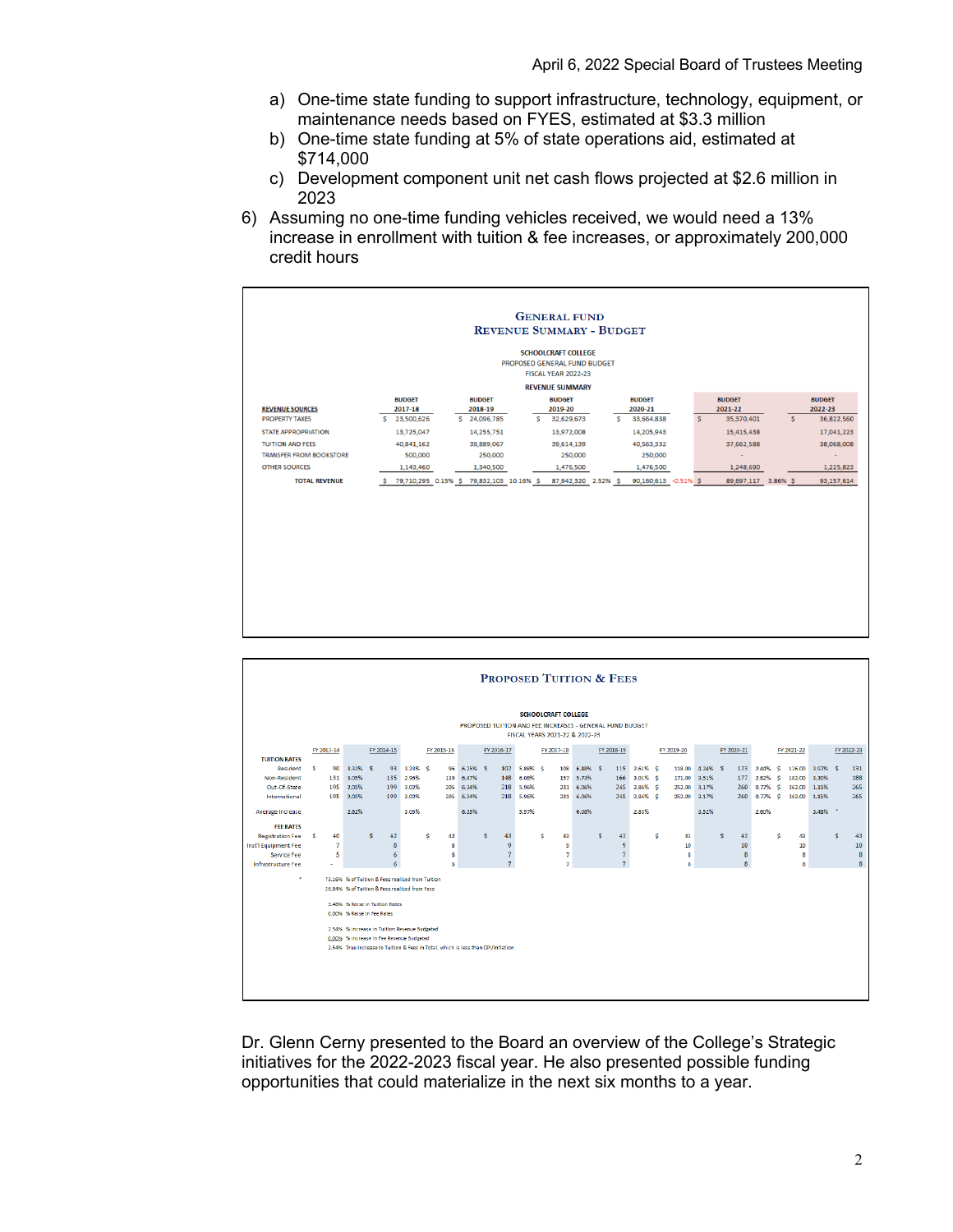Dr. Cerny commented that the component units form an outer ring that financially support the mission of the College and provide a reoccurring funding source.

Dr. Cerny finished by presenting the House Fiscal Agency's Community College Operations Appropriation of the Governor's Recommendations.

**Comments from the Audience** Robert Machnee commented it was very impressive. Dr. Laurie Kattuah-Snyder requested a digital copy of the presentation. **Comments from the Trustees** Chair Gebhardt stated that she knew that she spoke on behalf of all of the Trustees in thanking Jon Lamb, Dr. Glenn Cerny, and their entire staff for the work that went into this process.

**Adjournment** Chair Gebhardt adjourned the meeting at 7:02 p.m.

Elizabeth LaForest, Associate Secretary

Jan a. *Jebhardt*